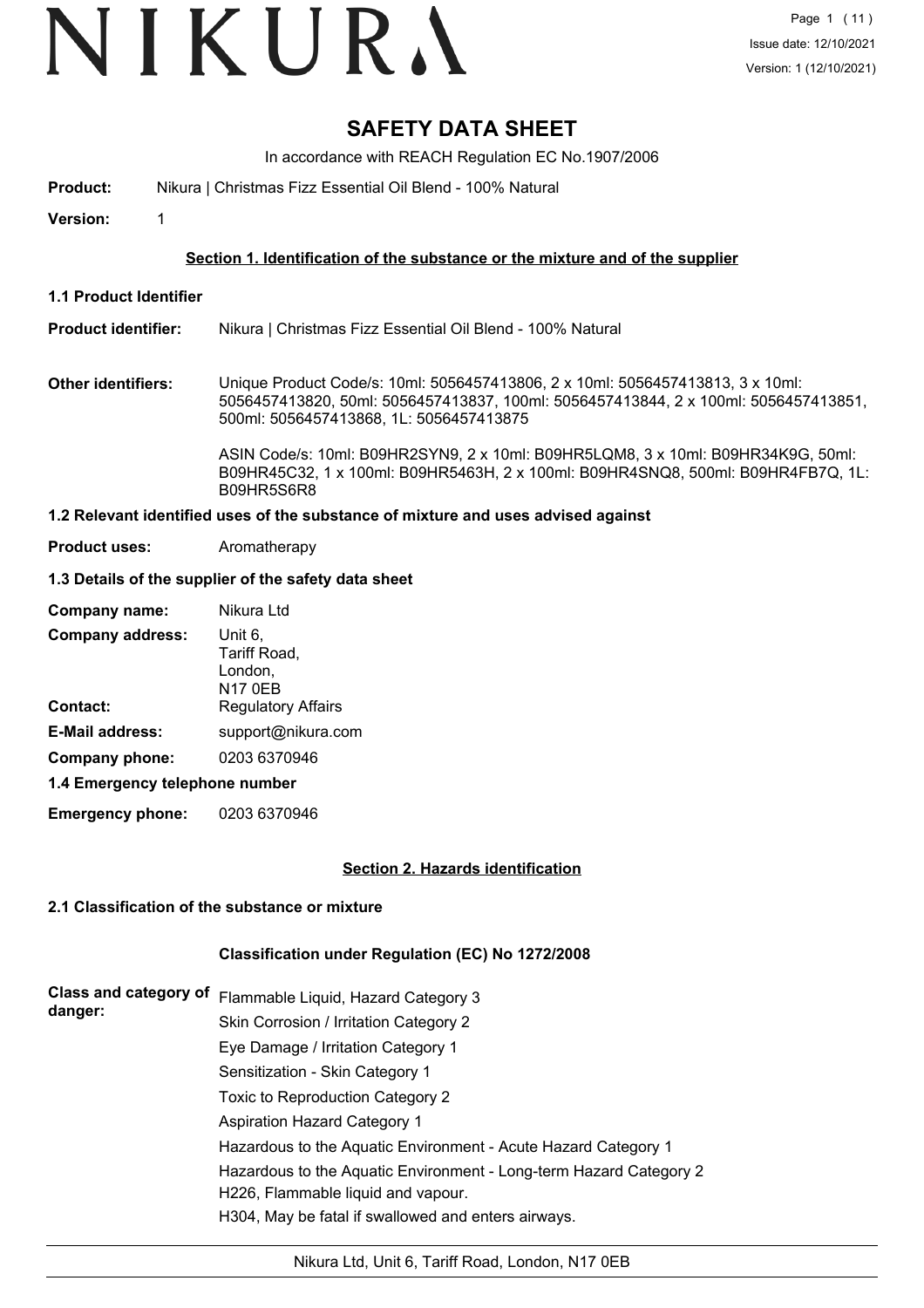# **SAFETY DATA SHEET**

In accordance with REACH Regulation EC No.1907/2006 **Product:** Nikura | Christmas Fizz Essential Oil Blend - 100% Natural **Version:** 1 **Class and category of** H315, Causes skin irritation. **danger:** H317, May cause an allergic skin reaction. H318, Causes serious eye damage. H361, Suspected of damaging fertility or the unborn child (exposure route). H400, Very toxic to aquatic life. H411, Toxic to aquatic life with long lasting effects. **2.2 Label elements Signal word:** Danger **Classification under Regulation (EC) No 1272/2008 Hazard statements:** H226, Flammable liquid and vapour. H304, May be fatal if swallowed and enters airways. H315, Causes skin irritation. H317, May cause an allergic skin reaction. H318, Causes serious eye damage. H361, Suspected of damaging fertility or the unborn child (exposure route). H400, Very toxic to aquatic life. H411, Toxic to aquatic life with long lasting effects. EUH208, Contains .alpha.,.alpha.,6,6-Tetramethylbicyclo[3.1.1]hept-2-ene-2-propionaldehyde, 1-Octen-3-yl acetate, Caryophyllene acetate, Eucalyptol, Geranyl acetate, Linalool, Linalyl acetate, Nerolidol (cis), Nerolidol (isomer unspecified), Neryl acetate, Terpinolene, alpha-Pinene, beta-Caryophyllene, beta-Pinene. May produce an allergic reaction. **Supplemental Information: Precautionary statements:** P210, Keep away from heat, sparks, open flames and hot surfaces. - No smoking. P233, Keep container tightly closed. P240, Ground/bond container and receiving equipment. P241, Use explosion-proof electrical, ventilating and lighting equipment. P242, Use only non-sparking tools. P243, Take precautionary measures against static discharge. P261, Avoid breathing vapour or dust. P264, Wash hands and other contacted skin thoroughly after handling. P272, Contaminated work clothing should not be allowed out of the workplace. P273, Avoid release to the environment. P280, Wear protective gloves/eye protection/face protection. P301/310, IF SWALLOWED: Immediately call a POISON CENTER or doctor/physician. P303/361/353, IF ON SKIN (or hair): Remove/take off immediately all contaminated clothing. Rinse skin with water/shower. P305/351/338, IF IN EYES: Rinse cautiously with water for several minutes. Remove contact lenses, if present and easy to do. Continue rinsing. P308/313, IF exposed or concerned: Get medical advice/attention. P310, Immediately call a POISON CENTER or doctor/physician. P331, Do not induce vomiting.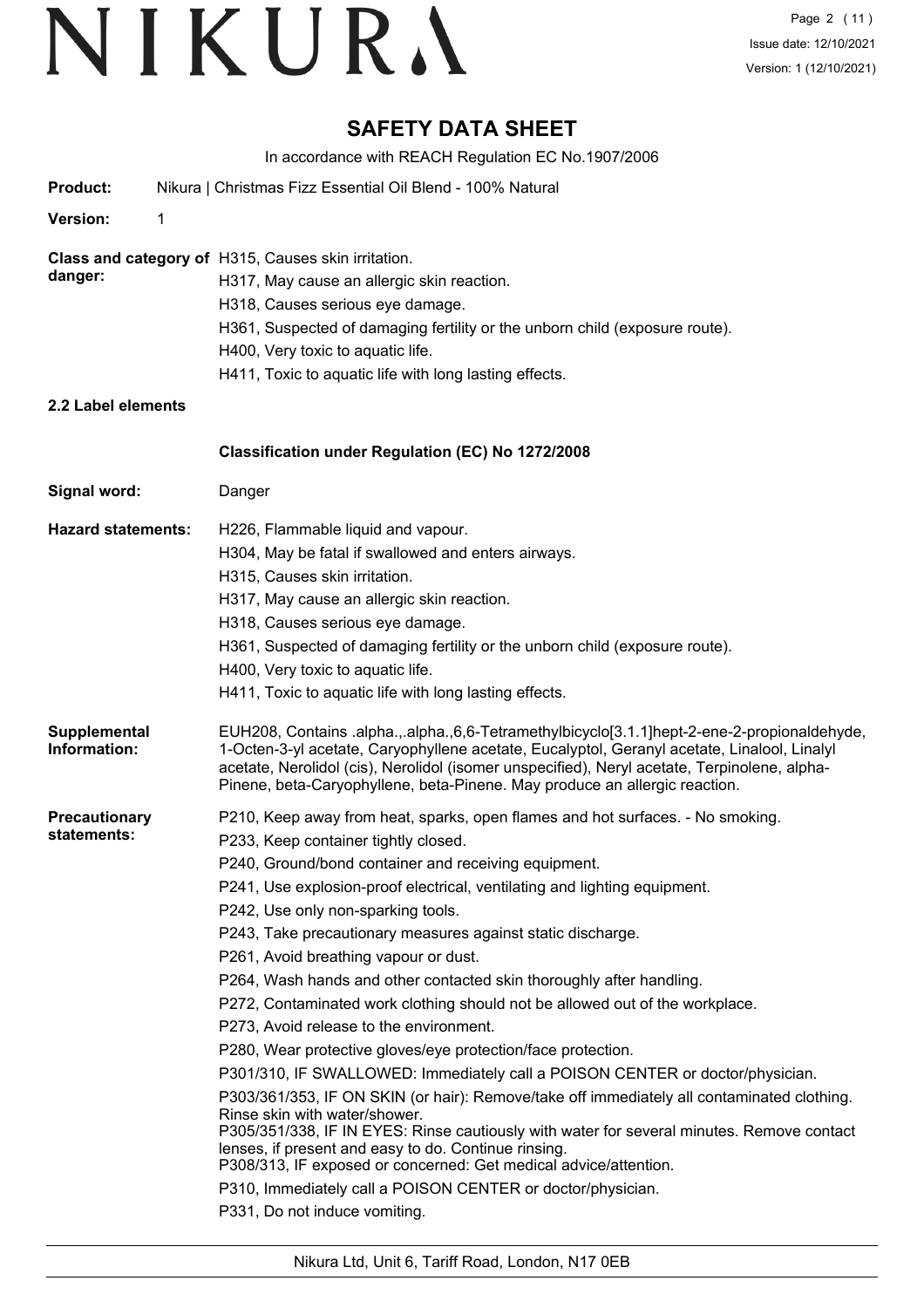# **SAFETY DATA SHEET**

In accordance with REACH Regulation EC No.1907/2006 **Product:** Nikura | Christmas Fizz Essential Oil Blend - 100% Natural **Version:** 1 P333/313, If skin irritation or rash occurs: Get medical advice/attention. P362, Take off contaminated clothing and wash before reuse. P370/378, In case of fire: Use carbon dioxide, dry chemical, foam for extinction. P391, Collect spillage. P403/235, Store in a well-ventilated place. Keep cool. P405, Store locked up. P501, Dispose of contents/container to approved disposal site, in accordance with local regulations. P202, Do not handle until all safety precautions have been read and understood. **Pictograms: Other hazards:** None **2.3 Other hazards**

# **Section 3. Composition / information on ingredients**

# **3.2 Mixtures**

# **Contains:**

| <b>Name</b>                                                          | <b>CAS</b>  | <b>EC</b> | <b>REACH Registration</b><br>No. | $\%$      | <b>Classification for</b><br>(CLP) 1272/2008                                                                                            |
|----------------------------------------------------------------------|-------------|-----------|----------------------------------|-----------|-----------------------------------------------------------------------------------------------------------------------------------------|
| ld-I imonene                                                         | 5989-27-5   | 227-813-5 |                                  | 10-<20%   | Flam. Liq. 3-Skin Irrit.<br>2-Skin Sens. 1B-Asp.<br>Tox 1-Aquatic Acute 1-<br>Aquatic Chronic 3;<br>H226-H304-H315-<br>H317-H400-H412.- |
| 2,6-Octadienal, 3,7-<br>dimethyl-, reaction<br>products with Et alc. | 147060-73-9 |           |                                  | 10-<20%   | Flam. Liq. 2-Skin Sens.<br>1B-Aquatic Chronic 2;<br>H225-H317-H411.-                                                                    |
| 2,6-Octadienal, 3,7-<br>dimethyl-, acid-<br>lisomerized              | 90480-35-6  | 291-768-8 |                                  | 10-<20%   | Flam. Liq. 2-Skin Irrit.<br>2-Skin Sens. 1B-Repr.<br>2-Aquatic Chronic 2;<br>H225-H315-H317-<br>lH361-H411.-                            |
| Linalyl acetate                                                      | 115-95-7    | 204-116-4 |                                  | 5-<10%    | Skin Irrit, 2-Skin Sens.<br>1B;H315-H317.-                                                                                              |
| <b>Geraniol</b>                                                      | 106-24-1    | 203-377-1 |                                  | $5 - 10%$ | Skin Irrit. 2-Eye Dam.<br>1-Skin Sens. 1;H315-<br>H317-H318.-                                                                           |
| <b>I</b> Linalool                                                    | 78-70-6     | 201-134-4 |                                  | $1 - 5%$  | Skin Irrit. 2-Eye Irrit. 2-<br>Skin Sens. 1B;H315-<br>H317-H319.-                                                                       |
| Eucalyptol                                                           | 470-82-6    | 207-431-5 |                                  | $1 - 5%$  | Flam. Lig. 3-Skin Sens.<br>1B;H226-H317,-                                                                                               |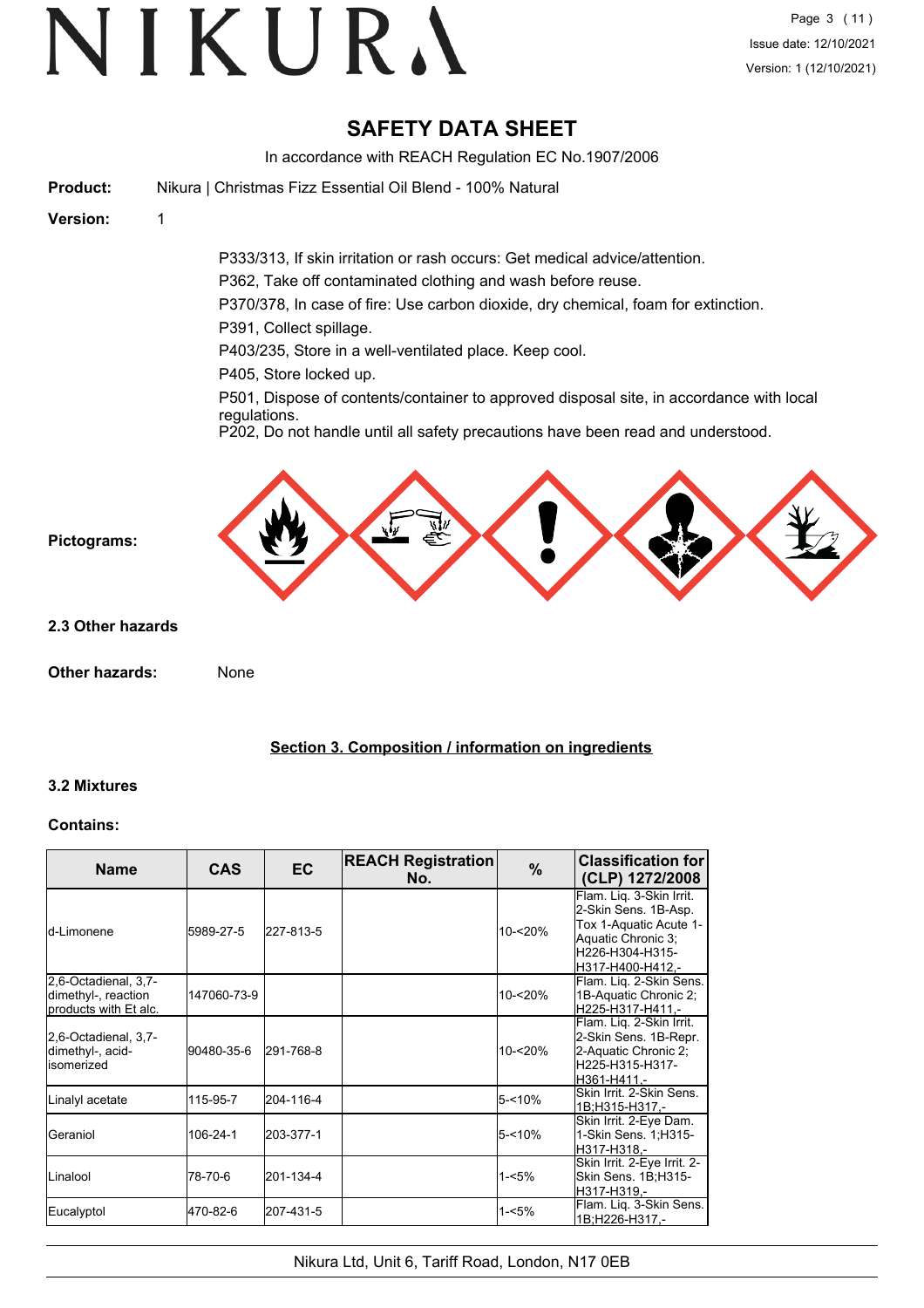# **SAFETY DATA SHEET**

In accordance with REACH Regulation EC No.1907/2006

**Product:** Nikura | Christmas Fizz Essential Oil Blend - 100% Natural

# **Version:** 1

| Neryl acetate                                                                          | 141-12-8   | 205-459-2 | 1-<5%       | Skin Sens. 1B;H317,-                                                                                                                                     |
|----------------------------------------------------------------------------------------|------------|-----------|-------------|----------------------------------------------------------------------------------------------------------------------------------------------------------|
| Caryophyllene acetate                                                                  | 57082-24-3 | 260-555-1 | 1-<5%       | Skin Irrit. 2-Skin Sens.<br>1B-Aquatic Acute 1-<br>Aquatic Chronic 1;<br>H315-H317-H410.-                                                                |
| alpha-Pinene                                                                           | 80-56-8    | 201-291-9 | 1-<5%       | Flam. Lig. 3-Acute Tox.<br>4-Skin Irrit, 2-Skin<br>Sens. 1B-Asp. Tox 1-<br>Aquatic Acute 1-<br>Aquatic Chronic 1;<br>H226-H302-H304-<br>H315-H317-H410.- |
| Nerolidol (cis)                                                                        | 142-50-7   | 205-540-2 | 1-<5%       | Skin Sens. 1B-Aquatic<br>Acute 1-Aquatic<br>Chronic 1;H317-H410,-                                                                                        |
| Caryophyllene oxide                                                                    | 1139-30-6  | 214-519-7 | 1-<5%       | Aquatic Chronic 2;<br>H411.                                                                                                                              |
| Geranyl acetate                                                                        | 105-87-3   | 203-341-5 | 1-<5%       | Skin Irrit. 2-Skin Sens.<br>1B-Aquatic Chronic 3;<br>H315-H317-H412,-                                                                                    |
| Nerolidol (isomer<br>unspecified)                                                      | 7212-44-4  | 230-597-5 | 1-<5%       | Skin Sens. 1B-Aquatic<br>Acute 1-Aquatic<br>Chronic 1:H317-H410 .-                                                                                       |
| .alpha.,.alpha.,6,6-<br>Tetramethylbicyclo<br>[3.1.1]hept-2-ene-2-<br>Ipropionaldehvde | 33885-52-8 | 251-718-8 | 1-<5%       | Skin Sens. 1B-Aquatic<br>Acute 1-Aquatic<br>Chronic 1; H317-H410,-                                                                                       |
| beta-Caryophyllene                                                                     | 87-44-5    | 201-746-1 | $0.1 - 1\%$ | Skin Sens. 1B-Asp.<br>Tox 1-Aquatic Chronic<br>4;H304-H317-H413,-                                                                                        |
| lcis-beta-Ocimene                                                                      | 3338-55-4  | 222-081-3 | $0.1 - 1\%$ | Flam. Lig. 3-Skin Irrit.<br>2-Asp. Tox 1-Aquatic<br>Acute 1-Aquatic<br>Chronic 2;H226-H304-<br>H315-H400-H411,-                                          |
| Myrcene                                                                                | 123-35-3   | 204-622-5 | $0.1 - 1\%$ | Flam. Liq. 3-Skin Irrit.<br>2-Eye Irrit. 2-Asp. Tox<br>1-Aquatic Acute 1-<br>Aquatic Chronic 2;<br>H226-H304-H315-<br>H319-H400-H411.-                   |
| ltrans beta-Ocimene                                                                    | 3779-61-1  |           | $0.1 - 1\%$ | Skin Irrit. 2-Aquatic<br>Acute 1-Aquatic<br>Chronic 2;H315-H400-<br>H411.-                                                                               |
| p-Mentha-1,4-diene                                                                     | 99-85-4    | 202-794-6 | $0.1 - 1\%$ | Flam. Liq. 3-Repr. 2-<br>Asp. Tox 1;H226-H304-<br>H361,-                                                                                                 |
| beta-Pinene                                                                            | 127-91-3   | 204-872-5 | $0.1 - 1\%$ | Flam. Liq. 3-Skin Irrit.<br>2-Skin Sens. 1B-Asp.<br>Tox 1-Aquatic Acute 1-<br>Aquatic Chronic 1;<br>H226-H304-H315-<br>H317-H410,-                       |
| 1-Octen-3-yl acetate                                                                   | 2442-10-6  | 219-474-7 | $0.1 - 1\%$ | Acute Tox. 4-Skin<br>Sens. 1B:H302-H317.-                                                                                                                |
| Terpinolene                                                                            | 586-62-9   | 209-578-0 | 0.1-<1%     | Flam. Liq. 3-Skin Sens.<br>1B-Asp. Tox 1-Aquatic<br>Acute 1-Aquatic<br>Chronic 1;H226-H304-<br>H317-H410,-                                               |

# **Substances with Community workplace exposure limits:**

Not Applicable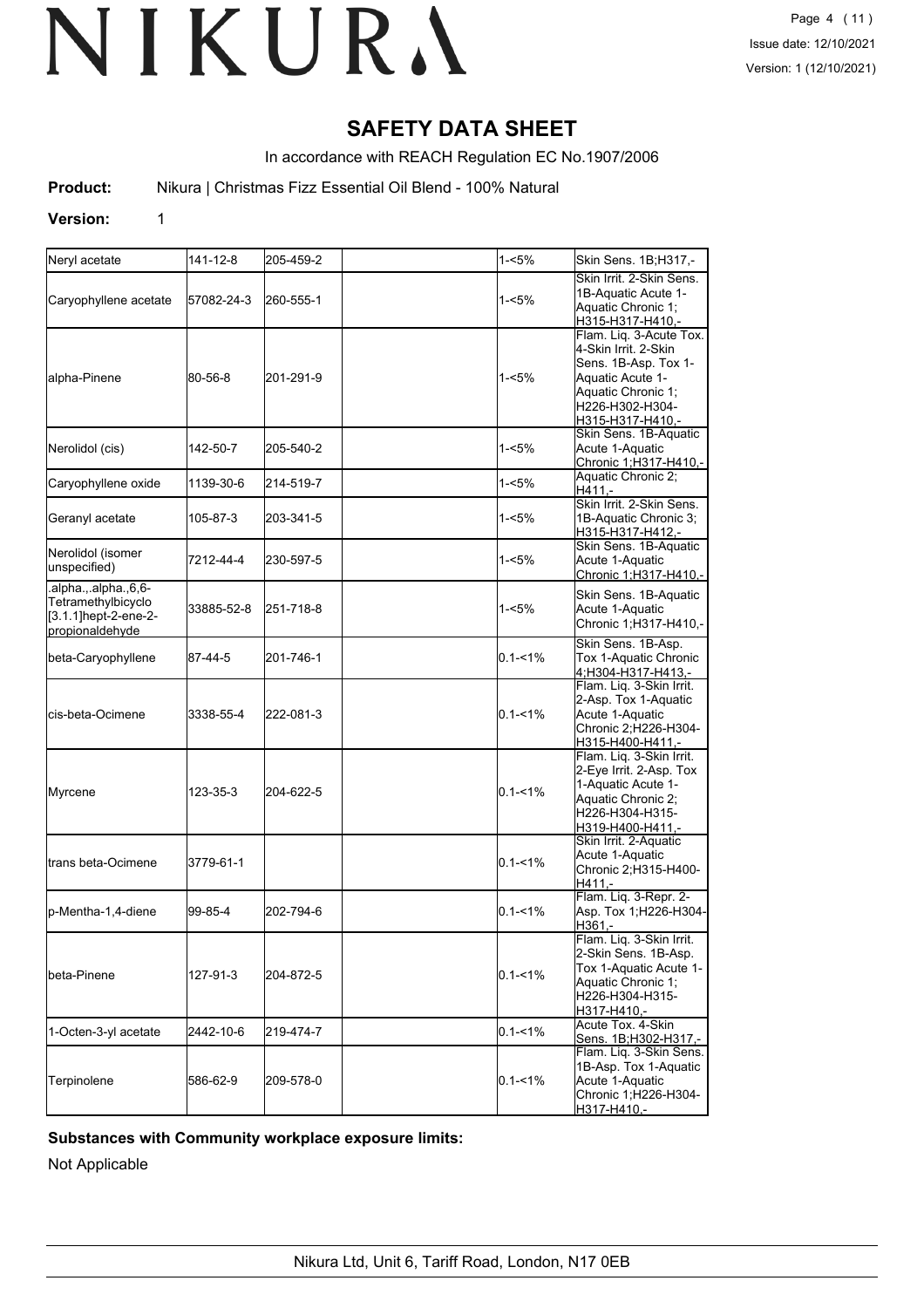# **SAFETY DATA SHEET**

In accordance with REACH Regulation EC No.1907/2006

**Product:** Nikura | Christmas Fizz Essential Oil Blend - 100% Natural

**Version:** 1

**Substances that are persistent, bioaccumulative and toxic or very persistent and very bioaccumulative, greater than 0.1%:**

Not Applicable

# **Section 4. First-aid measures**

# **4.1 Description of first aid measures**

**Inhalation:** Remove from exposure site to fresh air, keep at rest, and obtain medical attention. **Eye exposure:** IF IN EYES: Rinse cautiously with water for several minutes. Remove contact lenses, if present and easy to do. Continue rinsing. **Skin exposure:** IF ON SKIN (or hair): Remove/take off immediately all contaminated clothing. Rinse skin with water/shower. **Ingestion:** IF SWALLOWED: Immediately call a POISON CENTER or doctor/physician.

# **4.2 Most important symptoms and effects, both acute and delayed**

May be fatal if swallowed and enters airways.

Causes skin irritation.

May cause an allergic skin reaction.

Causes serious eye damage.

Suspected of damaging fertility or the unborn child (exposure route).

# **4.3 Indication of any immediate medical attention and special treatment needed**

None expected, see Section 4.1 for further information.

# **SECTION 5: Firefighting measures**

# **5.1 Extinguishing media**

Suitable media: Carbon dioxide, Dry chemical, Foam.

# **5.2 Special hazards arising from the substance or mixture**

In case of fire, may be liberated: Carbon monoxide, Unidentified organic compounds.

# **5.3 Advice for fire fighters:**

In case of insufficient ventilation, wear suitable respiratory equipment.

# **Section 6. Accidental release measures**

# **6.1 Personal precautions, protective equipment and emergency procedures:**

Avoid inhalation. Avoid contact with skin and eyes. See protective measures under Section 7 and 8.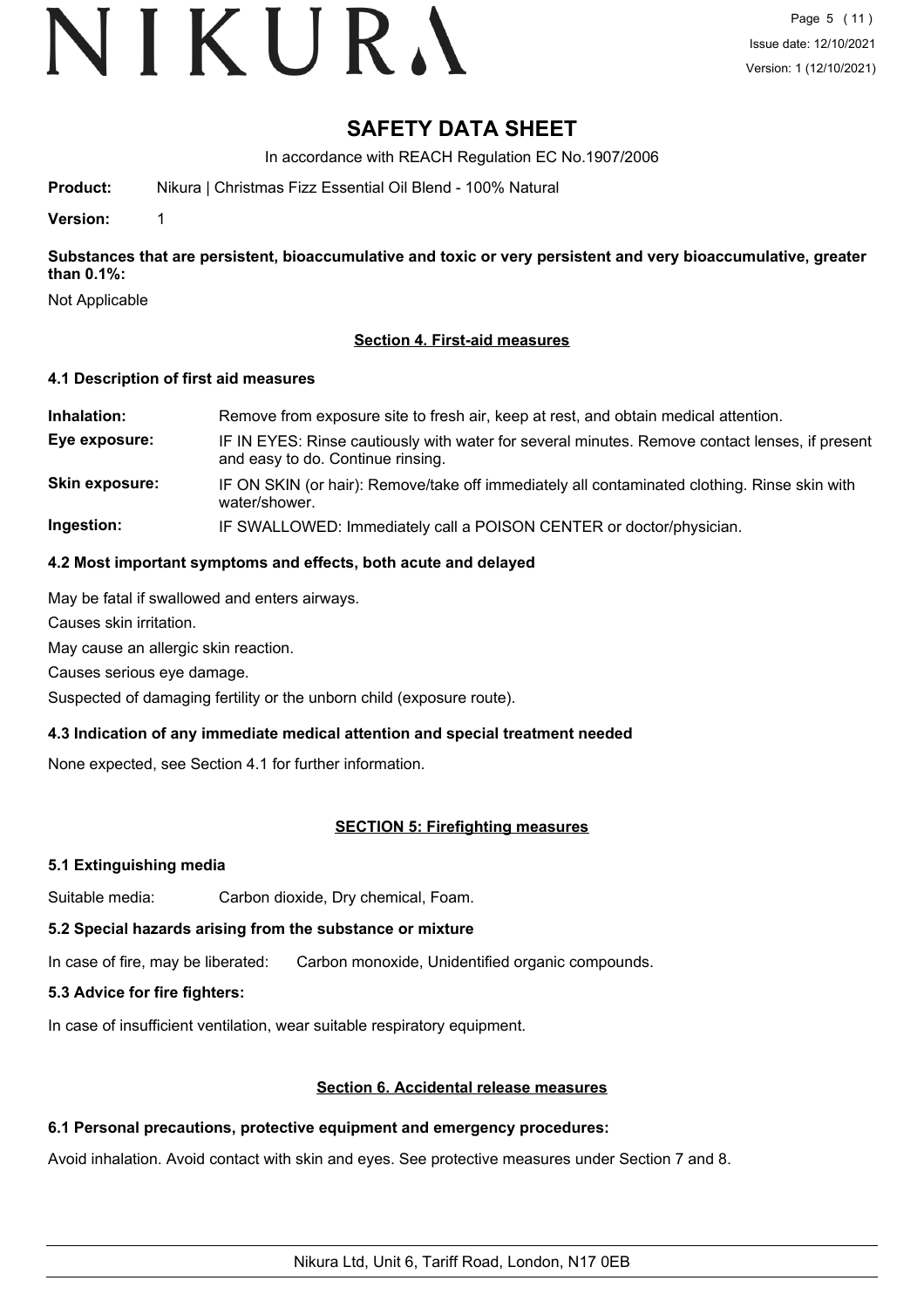# **SAFETY DATA SHEET**

In accordance with REACH Regulation EC No.1907/2006

**Product:** Nikura | Christmas Fizz Essential Oil Blend - 100% Natural

**Version:** 1

# **6.2 Environmental precautions:**

Keep away from drains, surface and ground water, and soil.

# **6.3 Methods and material for containment and cleaning up:**

Remove ignition sources. Provide adequate ventilation. Avoid excessive inhalation of vapours. Contain spillage immediately by use of sand or inert powder. Dispose of according to local regulations.

# **6.4 Reference to other sections:**

Also refer to sections 8 and 13.

# **Section 7. Handling and storage**

# **7.1 Precautions for safe handling:**

Keep away from heat, sparks, open flames and hot surfaces. - No smoking.

# **7.2 Conditions for safe storage, including any incompatibilities:**

Ground/bond container and receiving equipment.

Use only non-sparking tools.

Take precautionary measures against static discharge.

# **7.3 Specific end use(s):**

Aromatherapy: Use in accordance with good manufacturing and industrial hygiene practices.

# **Section 8. Exposure controls/personal protection**

# **8.1 Control parameters**

Workplace exposure limits: Not Applicable

# **8.2 Exposure Controls**

# **Eye / Skin Protection**

Wear protective gloves/eye protection/face protection

# **Respiratory Protection**

Under normal conditions of use and where adequate ventilation is available to prevent build up of excessive vapour, this material should not require special engineering controls. However, in conditions of high or prolonged use, or high temperature or other conditions which increase exposure, the following engineering controls can be used to minimise exposure to personnel: a) Increase ventilation of the area with local exhaust ventilation. b) Personnel can use an approved, appropriately fitted respirator with organic vapour cartridge or canisters and particulate filters. c) Use closed systems for transferring and processing this material.

Also refer to Sections 2 and 7.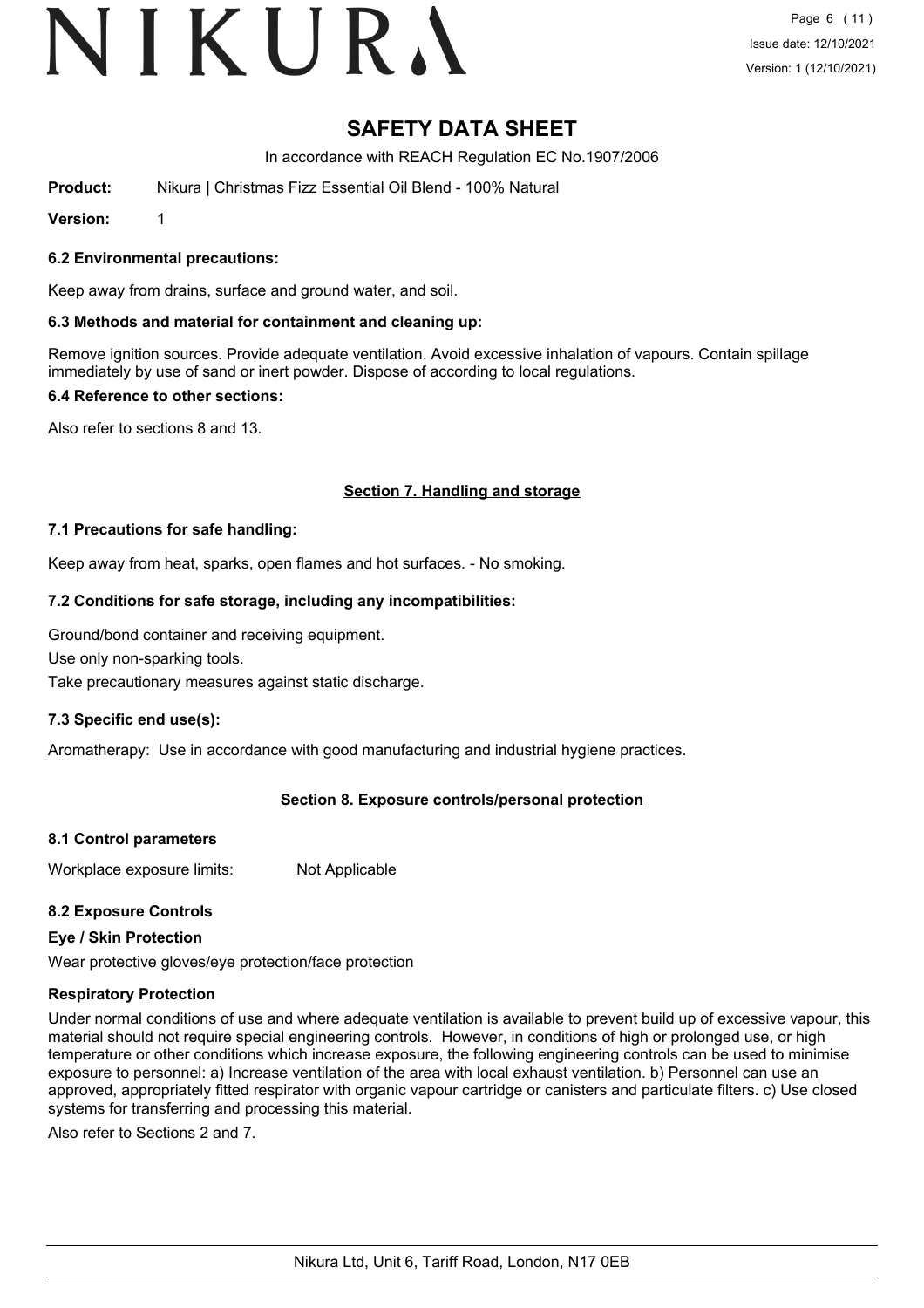# **SAFETY DATA SHEET**

In accordance with REACH Regulation EC No.1907/2006

**Product:** Nikura | Christmas Fizz Essential Oil Blend - 100% Natural

**Version:** 1

# **Section 9. Physical and chemical properties**

# **9.1 Information on basic physical and chemical properties**

| Appearance:                                   | Not determined                               |
|-----------------------------------------------|----------------------------------------------|
| Odour:                                        | Not determined                               |
| <b>Odour threshold:</b>                       | Not determined                               |
| pH:                                           | Not determined                               |
| Melting point / freezing point:               | Not determined                               |
| Initial boiling point / range:                | Not determined                               |
| Flash point:                                  | 38 °C                                        |
| <b>Evaporation rate:</b>                      | Not determined                               |
| Flammability (solid, gas):                    | Not determined                               |
| Upper/lower flammability or explosive limits: | Product does not present an explosion hazard |
| Vapour pressure:                              | Not determined                               |
| <b>Vapour density:</b>                        | Not determined                               |
| <b>Relative density:</b>                      | Not determined                               |
| Solubility(ies):                              | Insoluble in water.                          |
| Partition coefficient: n-octanol/water:       | Not determined                               |
| Auto-ignition temperature:                    | Not determined                               |
| <b>Decomposition temperature:</b>             | Not determined                               |
| <b>Viscosity:</b>                             | Not determined                               |
| <b>Explosive properties:</b>                  | Not expected                                 |
| <b>Oxidising properties:</b>                  | Not expected                                 |
|                                               |                                              |

**9.2 Other information:** None available

# **Section 10. Stability and reactivity**

# **10.1 Reactivity:**

Presents no significant reactivity hazard, by itself or in contact with water.

# **10.2 Chemical stability:**

Good stability under normal storage conditions.

# **10.3 Possibility of hazardous reactions:**

Not expected under normal conditions of use.

# **10.4 Conditions to avoid:**

Avoid extreme heat.

# **10.5 Incompatible materials:**

Avoid contact with strong acids, alkalis or oxidising agents.

Nikura Ltd, Unit 6, Tariff Road, London, N17 0EB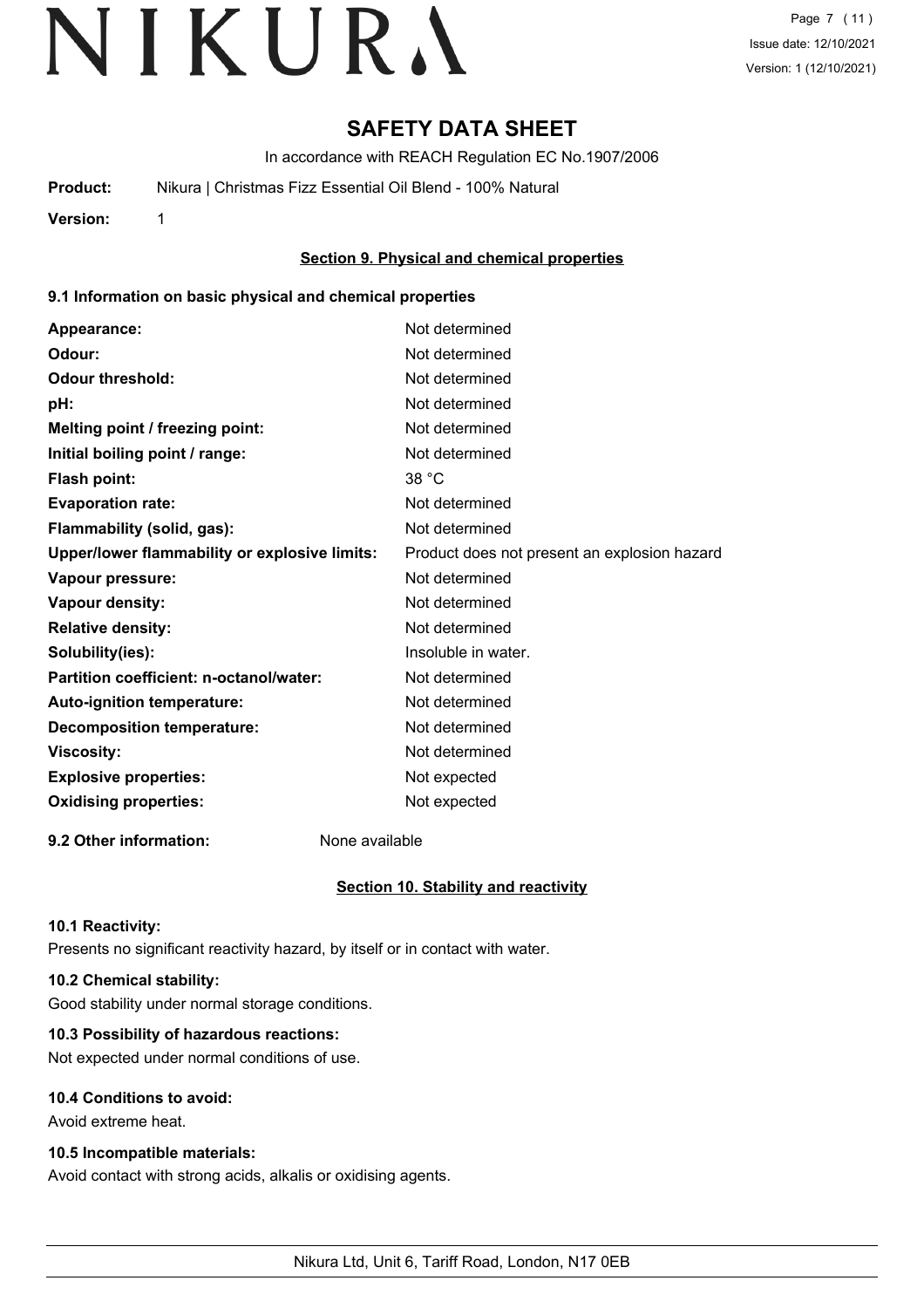# **SAFETY DATA SHEET**

In accordance with REACH Regulation EC No.1907/2006

**Product:** Nikura | Christmas Fizz Essential Oil Blend - 100% Natural

**Version:** 1

**10.6 Hazardous decomposition products:**

Not expected.

# **Section 11. Toxicological information**

# **11.1 Information on toxicological effects**

This mixture has not been tested as a whole for health effects. The health effects have been calculated using the methods outlined in Regulation (EC) No 1272/2008 (CLP).

| <b>Acute Toxicity:</b>                    | Based on available data the classification criteria are not met. |
|-------------------------------------------|------------------------------------------------------------------|
| <b>Acute Toxicity Oral</b>                | >5000                                                            |
| <b>Acute Toxicity Dermal</b>              | Not Applicable                                                   |
| <b>Acute Toxicity Inhalation</b>          | Not Available                                                    |
| <b>Skin corrosion/irritation:</b>         | Skin Corrosion / Irritation Category 2                           |
| Serious eye damage/irritation:            | Eye Damage / Irritation Category 1                               |
| <b>Respiratory or skin sensitisation:</b> | Sensitization - Skin Category 1                                  |
| Germ cell mutagenicity:                   | Based on available data the classification criteria are not met. |
| <b>Carcinogenicity:</b>                   | Based on available data the classification criteria are not met. |
| <b>Reproductive toxicity:</b>             | Toxic to Reproduction Category 2                                 |
| <b>STOT-single exposure:</b>              | Based on available data the classification criteria are not met. |
| <b>STOT-repeated exposure:</b>            | Based on available data the classification criteria are not met. |
| <b>Aspiration hazard:</b>                 | <b>Aspiration Hazard Category 1</b>                              |

# **Information about hazardous ingredients in the mixture**

| Ingredient    | <b>CAS</b> | EC                | LD50/ATE Oral | LD50/ATE<br>Dermal | <b>LC50/ATE</b><br><b>Inhalation</b> | <b>LC50</b><br>Route |
|---------------|------------|-------------------|---------------|--------------------|--------------------------------------|----------------------|
| lalpha-Pinene | 80-56-8    | $ 201 - 291 - 9 $ | 500           | Not available      | Not available                        | Not<br>lavailable    |

Refer to Sections 2 and 3 for additional information.

# **Section 12. Ecological information**

# **12.1 Toxicity:**

Very toxic to aquatic life. Toxic to aquatic life with long lasting effects. **12.2 Persistence and degradability:** Not available **12.3 Bioaccumulative potential:** Not available **12.4 Mobility in soil:** Not available **12.5 Results of PBT and vPvB assessment:** This substance does not meet the PBT/vPvB criteria of REACH, annex XIII. **12.6 Other adverse effects:** Not available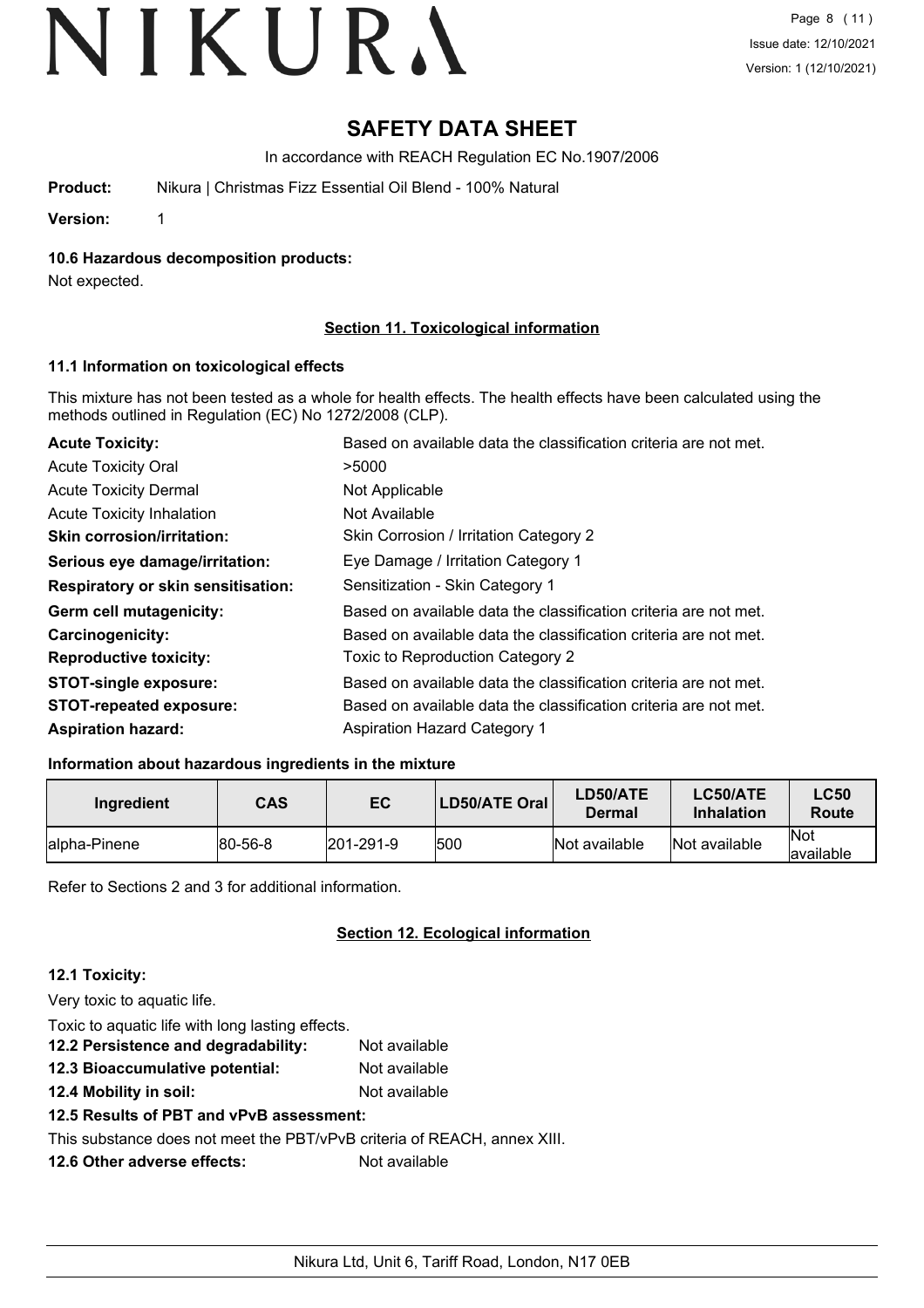# **SAFETY DATA SHEET**

In accordance with REACH Regulation EC No.1907/2006

| Product: | Nikura   Christmas Fizz Essential Oil Blend - 100% Natural |
|----------|------------------------------------------------------------|
|          |                                                            |

**Version:** 1

# **Section 13. Disposal considerations**

#### **13.1 Waste treatment methods:**

Dispose of in accordance with local regulations. Avoid disposing into drainage systems and into the environment. Empty containers should be taken to an approved waste handling site for recycling or disposal.

# **Section 14. Transport information**

| 14.1 UN number:                    | UN1169                                                                        |
|------------------------------------|-------------------------------------------------------------------------------|
| 14.2 UN Proper Shipping Name:      | EXTRACTS, AROMATIC, LIQUID                                                    |
| 14.3 Transport hazard class(es):   | 3                                                                             |
| <b>Sub Risk:</b>                   | -                                                                             |
| 14.4. Packing Group:               | Ш                                                                             |
| <b>14.5 Environmental hazards:</b> | This is an environmentally hazardous substance.                               |
| 14.6 Special precautions for user: | None additional                                                               |
|                                    | 14.7 Transport in bulk according to Annex II of MARPOL73/78 and the IBC Code: |

Not applicable

# **Section 15. Regulatory information**

# **15.1 Safety, health and environmental regulations/legislation specific for the substance or mixture** None additional

# **15.2 Chemical Safety Assessment**

A Chemical Safety Assessment has not been carried out for this product.

#### **Section 16. Other information**

| <b>Concentration % Limits:</b>  | EH A1=99.71% EH C2=18.74% EH C3=1.85% EH C4=49.95% SCL 2=21.<br>15% EDI 1=59.56% EDI 2=18.07% SS 1=8.02% REP 2=26.08% AH 1=56.<br>$.51\%$ |
|---------------------------------|-------------------------------------------------------------------------------------------------------------------------------------------|
| <b>Total Fractional Values:</b> | EH A1=1.00 EH C2=5.34 EH C3=53.92 EH C4=2.00 SCL 2=4.73 EDL 1=1.<br>68 EDI 2=5.53 SS 1=12.47 REP 2=3.83 AH 1=1.77                         |

**Key to revisions:**

Not applicable

# **Key to abbreviations:**

| <b>Abbreviation</b> | <b>Meaning</b>                                                     |
|---------------------|--------------------------------------------------------------------|
| Acute Tox, 4        | Acute Toxicity - Oral Category 4                                   |
| Aquatic Acute 1     | Hazardous to the Aquatic Environment - Acute Hazard Category 1     |
| Aquatic Chronic 1   | Hazardous to the Aquatic Environment - Long-term Hazard Category 1 |
| Aquatic Chronic 2   | Hazardous to the Aquatic Environment - Long-term Hazard Category 2 |
| Aquatic Chronic 3   | Hazardous to the Aquatic Environment - Long-term Hazard Category 3 |
| Aquatic Chronic 4   | Hazardous to the Aquatic Environment - Long-term Hazard Category 4 |
| Asp. Tox 1          | Aspiration Hazard Category 1                                       |

# Nikura Ltd, Unit 6, Tariff Road, London, N17 0EB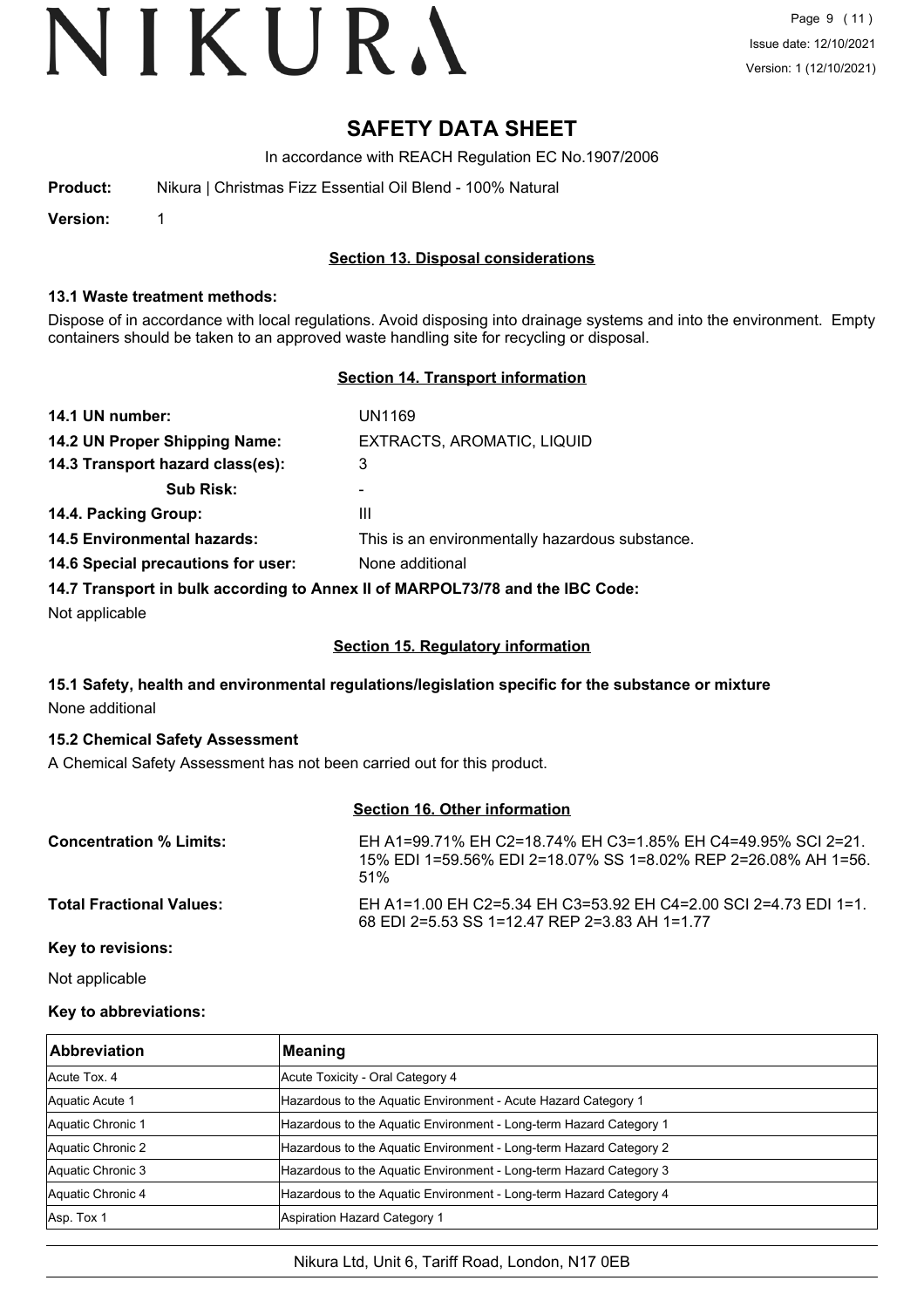# **SAFETY DATA SHEET**

In accordance with REACH Regulation EC No.1907/2006

**Product:** Nikura | Christmas Fizz Essential Oil Blend - 100% Natural

# **Version:** 1

| Eye Dam. 1       | Eye Damage / Irritation Category 1                                                                                                  |
|------------------|-------------------------------------------------------------------------------------------------------------------------------------|
| Eye Irrit. 2     | Eye Damage / Irritation Category 2                                                                                                  |
| Flam. Liq. 2     | Flammable Liquid, Hazard Category 2                                                                                                 |
| Flam. Liq. 3     | Flammable Liquid, Hazard Category 3                                                                                                 |
| H <sub>225</sub> | Highly flammable liquid and vapour.                                                                                                 |
| H226             | Flammable liquid and vapour.                                                                                                        |
| H302             | Harmful if swallowed.                                                                                                               |
| H304             | May be fatal if swallowed and enters airways.                                                                                       |
| H315             | Causes skin irritation.                                                                                                             |
| H317             | May cause an allergic skin reaction.                                                                                                |
| H318             | Causes serious eye damage.                                                                                                          |
| H319             | Causes serious eye irritation.                                                                                                      |
| H361             | Suspected of damaging fertility or the unborn child (exposure route).                                                               |
| H400             | Very toxic to aquatic life.                                                                                                         |
| H410             | Very toxic to aquatic life with long lasting effects.                                                                               |
| H411             | Toxic to aquatic life with long lasting effects.                                                                                    |
| H412             | Harmful to aquatic life with long lasting effects.                                                                                  |
| H413             | May cause long lasting harmful effects to aquatic life.                                                                             |
| P202             | Do not handle until all safety precautions have been read and understood.                                                           |
| P210             | Keep away from heat, sparks, open flames and hot surfaces. - No smoking.                                                            |
| P233             | Keep container tightly closed.                                                                                                      |
| P240             | Ground/bond container and receiving equipment.                                                                                      |
| P <sub>241</sub> | Use explosion-proof electrical, ventilating and lighting equipment.                                                                 |
| P242             | Use only non-sparking tools.                                                                                                        |
| P243             | Take precautionary measures against static discharge.                                                                               |
| P261             | Avoid breathing vapour or dust.                                                                                                     |
| P264             | Wash hands and other contacted skin thoroughly after handling.                                                                      |
| P270             | Do not eat, drink or smoke when using this product.                                                                                 |
| P272             | Contaminated work clothing should not be allowed out of the workplace.                                                              |
| P273             | Avoid release to the environment.                                                                                                   |
| P <sub>280</sub> | Wear protective gloves/eye protection/face protection.                                                                              |
| P301/310         | IF SWALLOWED: Immediately call a POISON CENTER or doctor/physician.                                                                 |
| P301/312         | IF SWALLOWED: call a POISON CENTER or doctor/physician if you feel unwell.                                                          |
| P302/352         | IF ON SKIN: Wash with plenty of soap and water.                                                                                     |
| P303/361/353     | IF ON SKIN (or hair): Remove/take off immediately all contaminated clothing. Rinse skin with water/shower.                          |
| P305/351/338     | IF IN EYES: Rinse cautiously with water for several minutes. Remove contact lenses, if present and easy to<br>do. Continue rinsing. |
| P308/313         | IF exposed or concerned: Get medical advice/attention.                                                                              |
| P310             | Immediately call a POISON CENTER or doctor/physician.                                                                               |
| P330             | Rinse mouth.                                                                                                                        |
| P331             | Do not induce vomiting.                                                                                                             |
| P332/313         | If skin irritation occurs: Get medical advice/attention.                                                                            |